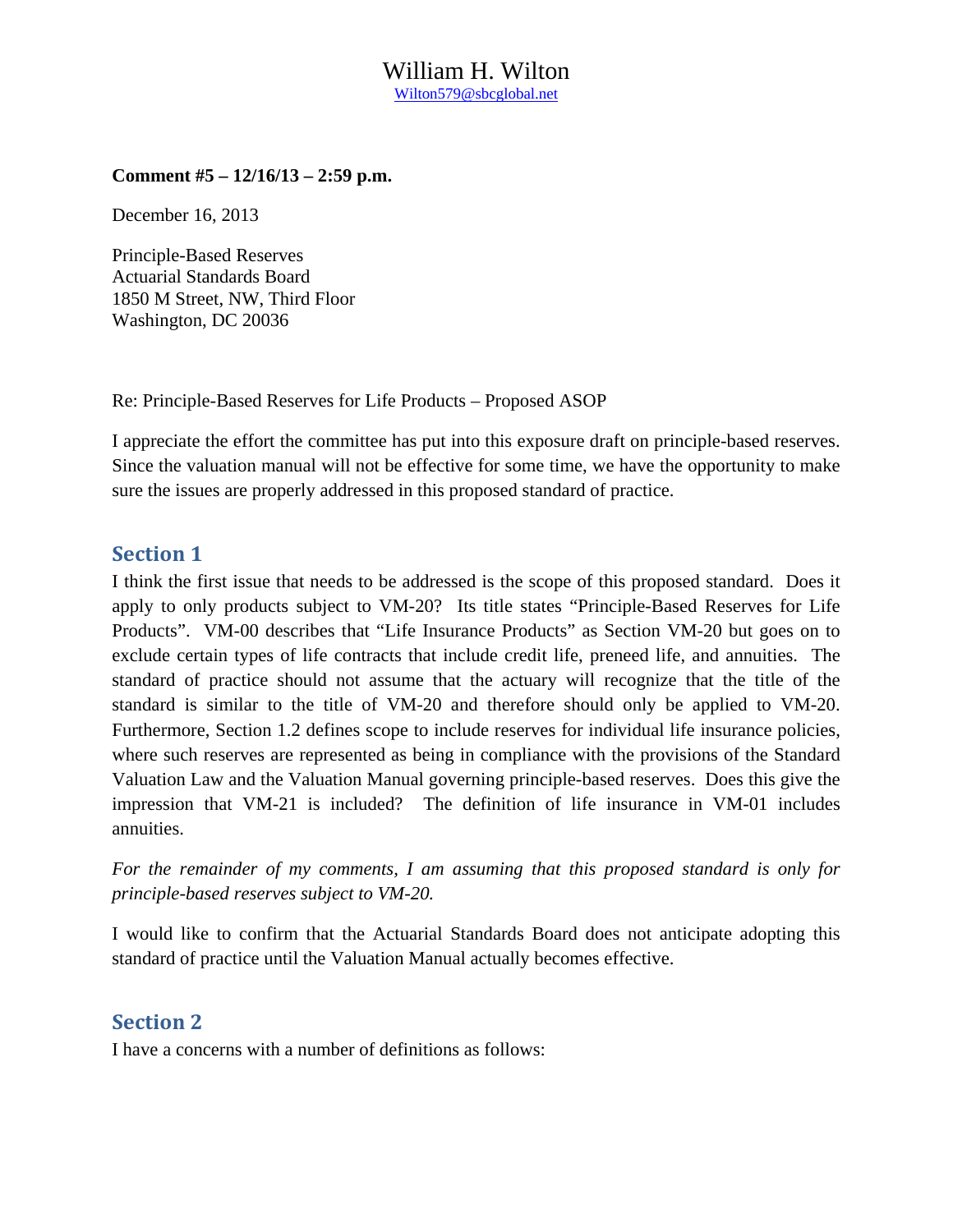- $\bullet$  Asset Segmentation Plan I think this definition needs to be removed. It is inconsistent with VM-20 and the verbatim restatement in section 3.5.1a. It implies an insurer segments business for reporting investment income for statutory purpose. From my perspective, insurers segment to align their asset management with groups of liabilities for a variety of reasons including risk management, not for statutory reporting. Furthermore, the valuation manual states asset segmentation plan or approach used to allocate investment income for statutory purposes. Therefore, I think the valuation manual did not intend for asset segmentation plan to be linked to statutory reporting.
- Credibility  $I$  think the parenthetical should be eliminated. I believe the profession knows how to interpret "predictive value".
- Granularity I recommend deleting the second sentence. I believe definitions should exclude commentary.
- Modeling Cell Should this be stated as "Model Cell" to be consistent with Model Segment?
- Qualified Actuary Is this definition correct? Why would the Academy use a term different from how it is commonly understood by its members? The Academy should not use qualified actuary as anything other than meeting the qualification standards set by the Academy. I recommend removing this definition.
- Risk Factor Is asset return a risk factor or an outcome? I recommend deleting asset return.
- Valuation Date The definition is inconsistent with VM-01. I recommend using the VM-01 definition.

## **Section 3**

In Section 3.2, should "Actuarial Services" be used as defined in ASOP 1?

In Section 3.5.1a., as defined in Section 2, isn't "approach used to allocate investment income for statutory purposes" the same as "asset segmentation plan"? As recommend previously, I recommend deleting the definition in Section 2

In Section 3.5.3a., the actuary should consider additional valuation procedures such as:

performing a dynamic validation of the model that involves comparing the cash flows produced by the model to the actual historical data to verify that the model produces results reasonably similar to those actually experienced;

Why is this a consideration? To the extent the model uses prescribed assumptions or assumptions with margins, there should not be an expectation of reasonably similar amounts to those actually experienced.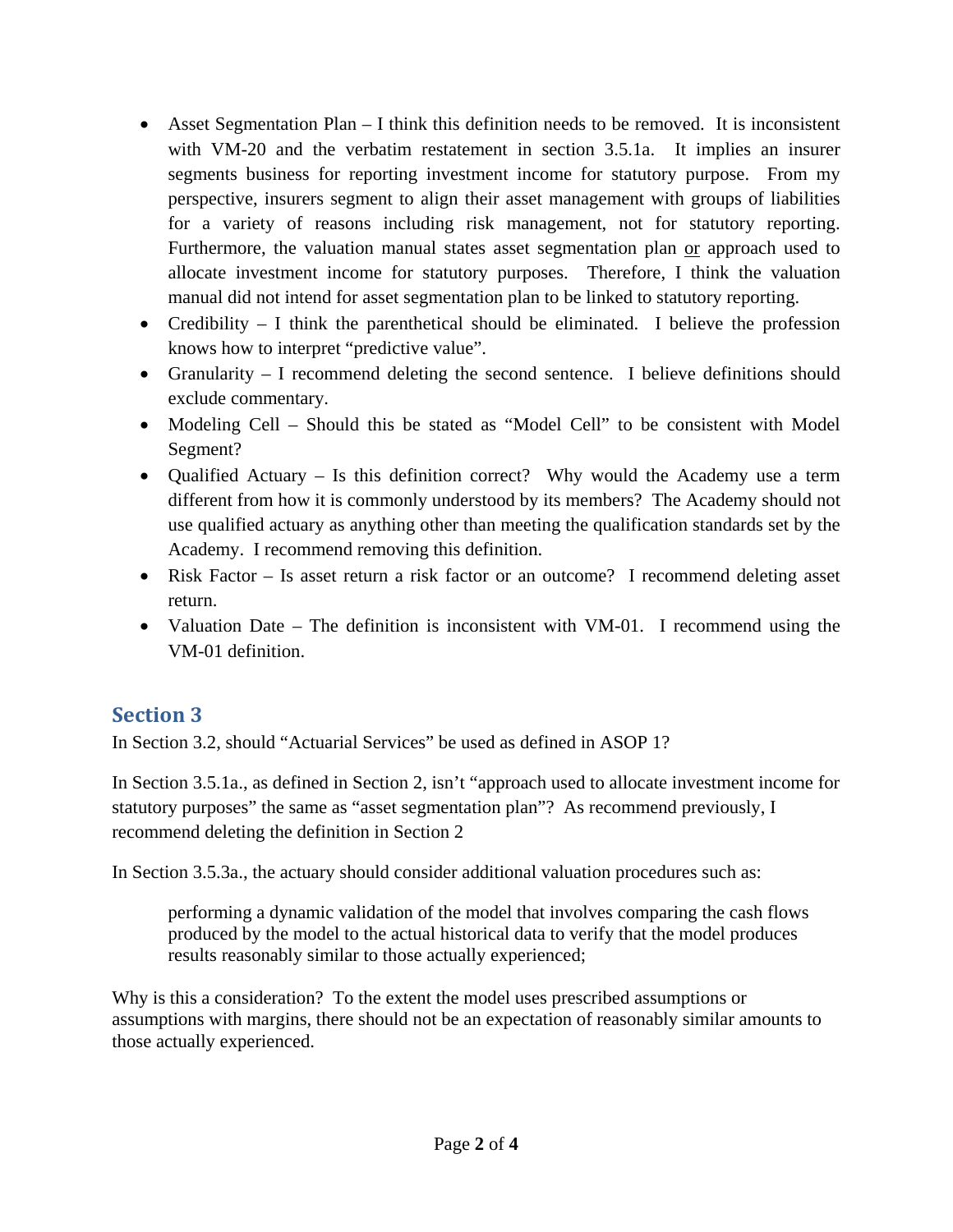In Section 3.7a., Section 3.7b., and Section 3.7c., why is "recent experience" specified. Shouldn't the actuary determine the relevance of all available data and make an evaluation based on their professional training for its use? Is credible used appropriately? Isn't experience credible? I believe it's the weight of predictive value we are going attach to the experience that guides the assumption and not if the experience is credible (believable) or not.

# **As to the specific task force question:**

1. The text sometimes repeats or summarizes material in VM-20 to the extent needed to clarify the guidance. Is this overdone or, conversely, should there be more of it?

Overdone. VM-20 should not be restated in the actuarial standard of practice. Unless it is guidance on what an actuary should do when performing actuarial services in support of principle-based reserves, the guidance should be removed. Actuarial Standards of Practice should not be restating, interpreting, or implying additional requirements to VM-20. As stated in ASOP 1 – Section 3.1 ASOPs identify what should be considered, done, documented, and disclosed when rendering actuarial services.

- 2. Is the guidance provided, particularly in the areas listed below, clear and appropriate? If not, what specific changes do you suggest?
	- making updating adjustments when data prior to the valuation date is used;

I think the requirements should be restated in bullet form to clarify what the requirements are:

- o disclose why the use of such data will not produce a material change compared to using data as of the valuation date
- o the nature of any updating adjustment made to the data
- o rationale for why the adjustments are appropriate

I personally find the last two sentences of Section 3.5.6 peculiar. If the adjustments do not result in an appropriate minimum reserve, prior period data would not be used. Isn't the concept better documented as a consideration? For example, the actuary should consider whether the use of prior period data is appropriate? The current wording seems to imply that the actuary would do something inappropriate – knowingly set an inappropriate minimum reserve. Am I interpreting this correctly? I recommend deleting the last two sentences.

doing stochastic analysis of nonproportional reinsurance;